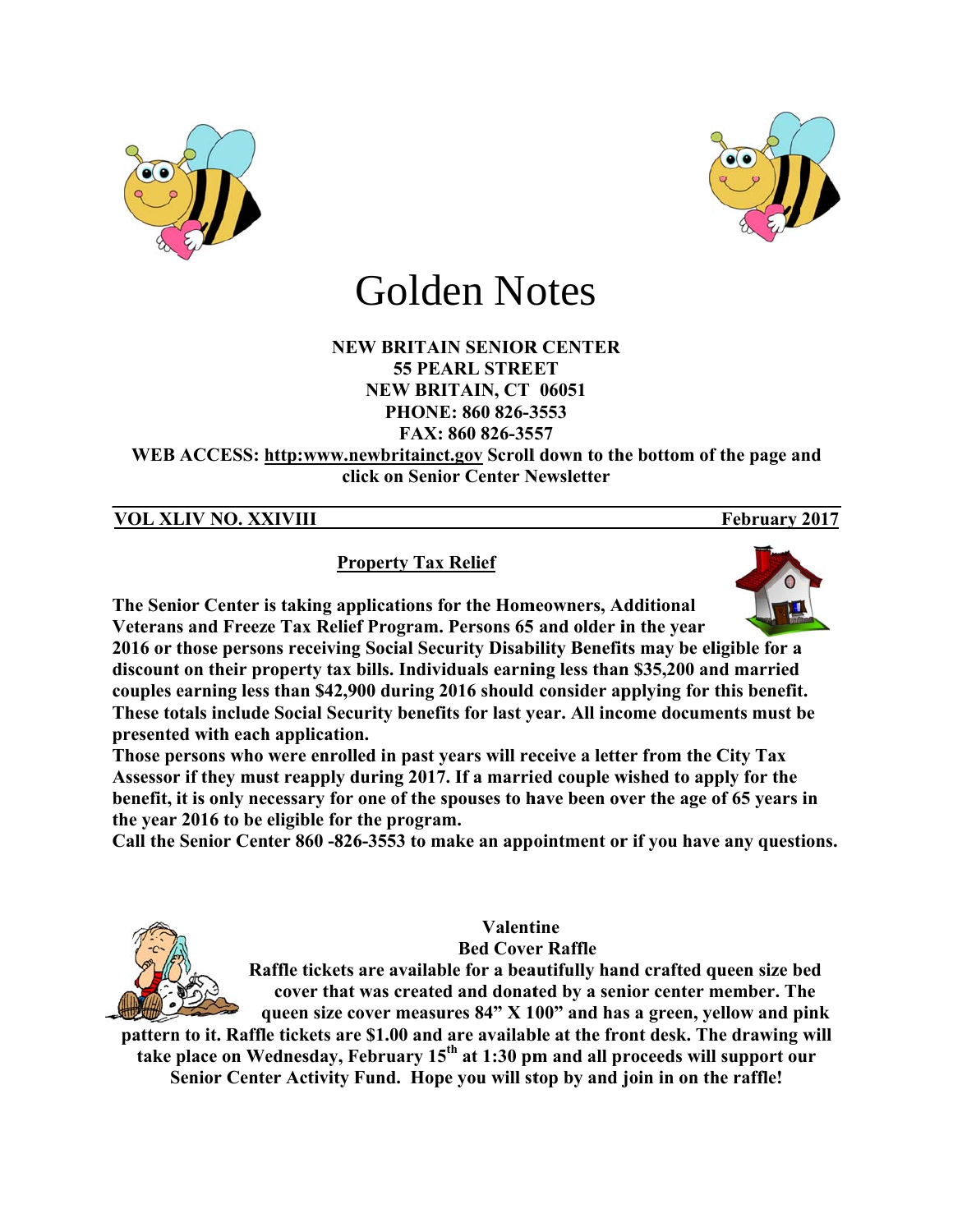## **AARP Tax Assistance Thru AARP Tax Aide**

**Tuesdays and Fridays, February through April 15** 

**AARP Tax-Aide, a free program, provides income tax preparation assistance for low and middle-income taxpayers of all ages, with special attention to those 50 and older. It's free, it's easy. Here's all you need to do:** 

- **If married, both husband and wife should be present during the income tax counseling session. Both signatures are required.**
- **Taxes are completed in one session, so taxpayers must bring with them all documentation necessary to complete their return:** 
	- *Complete copy of last year's 2015 tax return. Regardless of where it was prepared.*
	- **Social Security or Individual Taxpayer ID numbers for household members and personal identification.**
	- **A personal check showing bank account and routing numbers (if direct deposit/withdrawal is requested).**
	- **All documents that relate to deductible expenses.**
	- **All 2016 income tax forms that have been received. This includes but may not be limited to:** 
		- **\* SSA-1099, Social Security Benefit Statement**
- **\* 1099 forms,(1099-INT,1099 DIV,1099-R,1099-B,1099-MISC)** 
	- **\* W-2, Wage and Tax Statement forms**
	- **\* W-2G, Certain Gambling Winner forms**
	- **Documentation showing original cost of assets sold during 2016**

 *Health Insurance:* **Individuals should bring in health insurance coverage information for themselves and dependents. Also, anyone who purchased Health Insurance through the Health Exchange must bring in form 1095-A and income information for dependents with a filing requirement. Anyone receiving form 1095-B or 1095-C should bring that in as well.** 

 **To schedule an appointment with a certified Tax-Aide counselor or to obtain information, call the New Britain Senior Center at (860)826-3553.**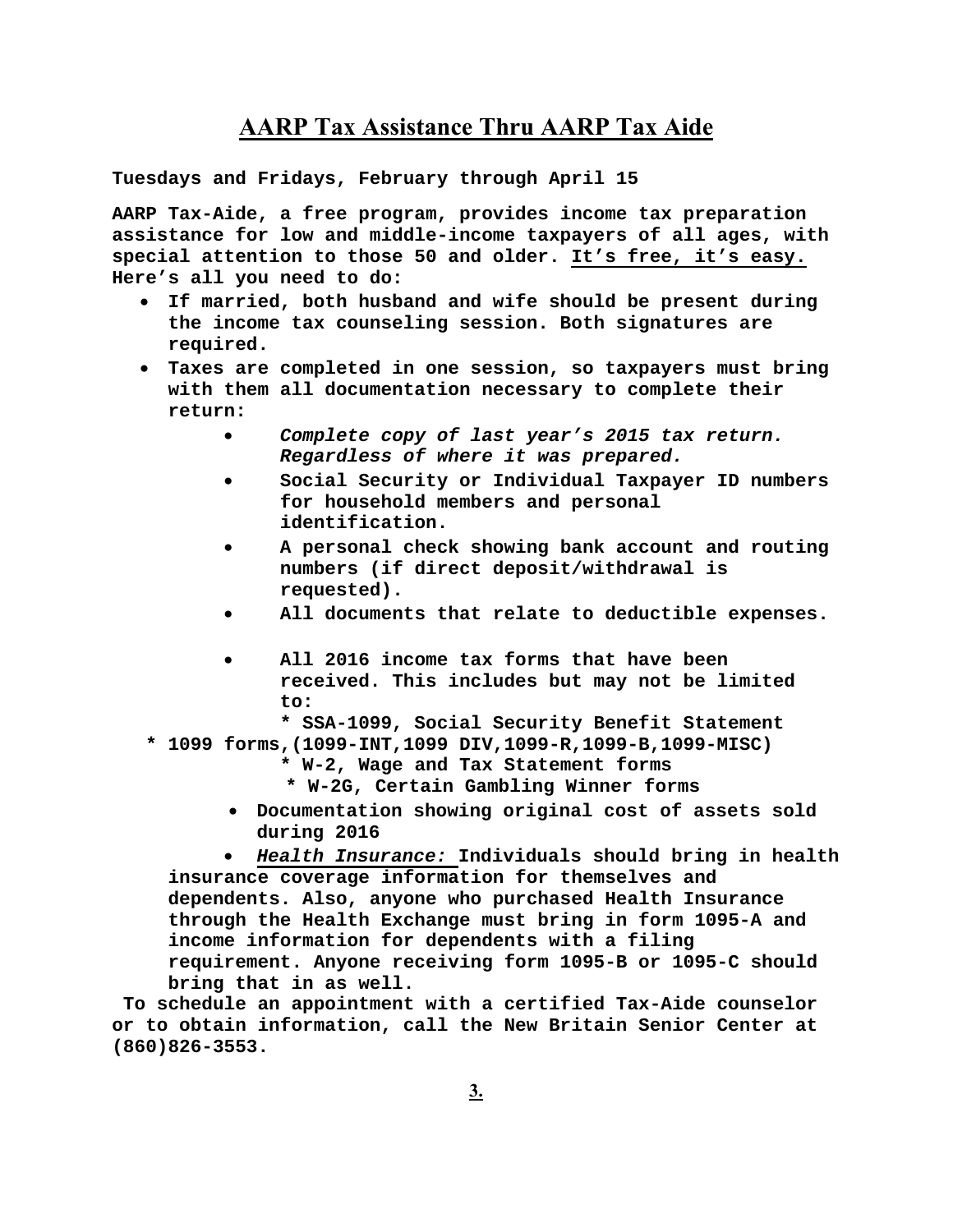#### **Seniors in Action New Britain Meeting** Thursday, February 2, at 9:30 am **Business Meeting followed by a movie** Come and join the group for some valuable information and socialization. Refreshments will be served Next meeting will be on March 2, 2017 at 10:00 AM Bingo



**Book Group Meeting** 

The Public Library – Senior Center Book Group will meet on Tuesday, February 21<sup>st</sup> at 1:00 pm here at the senior center. The book read for the February is Bill O'Reilly's Legends and Lies: The Real West by David Fisher.

The book read for March will be White Noise written by Don DeLillo. Hope you will join us.

> **February Movies Grease** Thursday, February 9th at 9:30 AM **Staring John Travolta. Olivia Newton-John and others**

> > **Chef**

Friday February 24<sup>th</sup> at 12:45PM **Staring Jon Favreau, Robert Downey Jr. and Scarlett Johansson** A head chef quits his restaurant job and buys a food truck in an effort to reclaim his creative promise, while piecing back together his estranged family.

## **Greeter for AARP Tax Aide Program**

Looking for something to do during the dull Winter Months? Then consider joining the AARP Tax Team as a greeter!

Responsibilities include making sure people have appointments and necessary paperwork. No tax training or experience needed. Hours are part-time Tuesday mornings and Fridays 9 to 4. February thru April 15, If you're interested contact: the Sr. Center 860-826-3553 or Wendy, Tax-Aide, 860-828-3656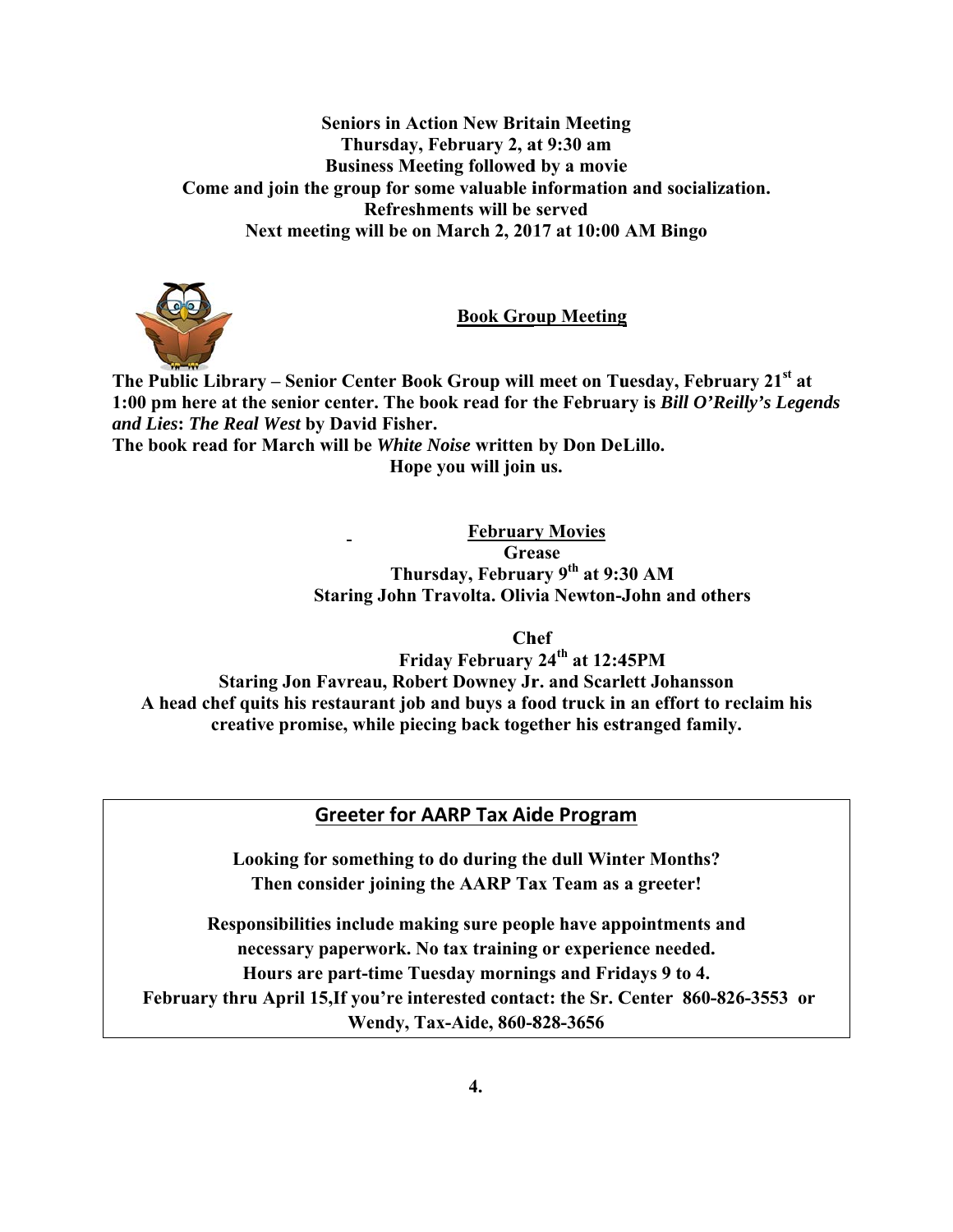#### **DAILY CALENDAR OF ACTIVITIES February 2017**

#### **Monday**

**8:15 am to 11:10 am– Snack bar open 8:45 am to 9:15am. – Beginners Line Dancing 9:00 am to 11:30 am Exercise/Table tennis open 9:15 am to 11:30 am – Art class open 9:15 am to 10:00 am – Exercise Class with Chris 10:00 am to 11:00 am – Line dancing class 12:45am to 3:00 pm - Bingo** 

#### **Tuesday**

**8:15 am to 11:00 am. – Snack Bar open 8:45 am to 9:15 am - - Beginners Line Dancing 9:00 am to 11:30 am Exercise/Table tennis open 9:15 am to 10:15 am – Exercise Class with Chris 9:15 am to 11:30 pm – Craft group meets 10:30 am to 11:15 am – Line dancing with Chris 12:30 to 2:30 pm – Wii Bowling – restart in March 1:00 pm to 3:30 pm – Craft group meets** 

#### **Wednesday**

**8:15 am to 11:00 am – Snack bar open 9:00 am to 11:30 am – Exercise/Table tennis open 9:30 am to 11:30 am – Pinochle Club 9:15 am to 11:30 am – Art Class open 9:30 am to 11:00 am – Adult Coloring 1:00 pm to 3:00 pm – Ballroom Dancing** 

#### **Thursday**

**8:15 am to 11:00 am – Snack bar open 9:00 am to 11:30 am Exercise/Table tennis open 9:30 am to 10:30 am –ZUMBA with Amy 9:15 am to 11:30 am – Craft Group meets 12:30 pm to 3:30 pm – Pinochle Club 1:00 pm to 3:30 pm – Craft group meets** 

#### **Friday**

**8:15 am to 11:00 am – Snack bar open 9:00 am to 11:30 am Exercise/Table tennis open 9:15 am to 11:30 am – Art class open 1:30 pm to 3:00 pm Square Dancing 12:45 pm Monthly movie (Usually the 3rd Friday of each month)**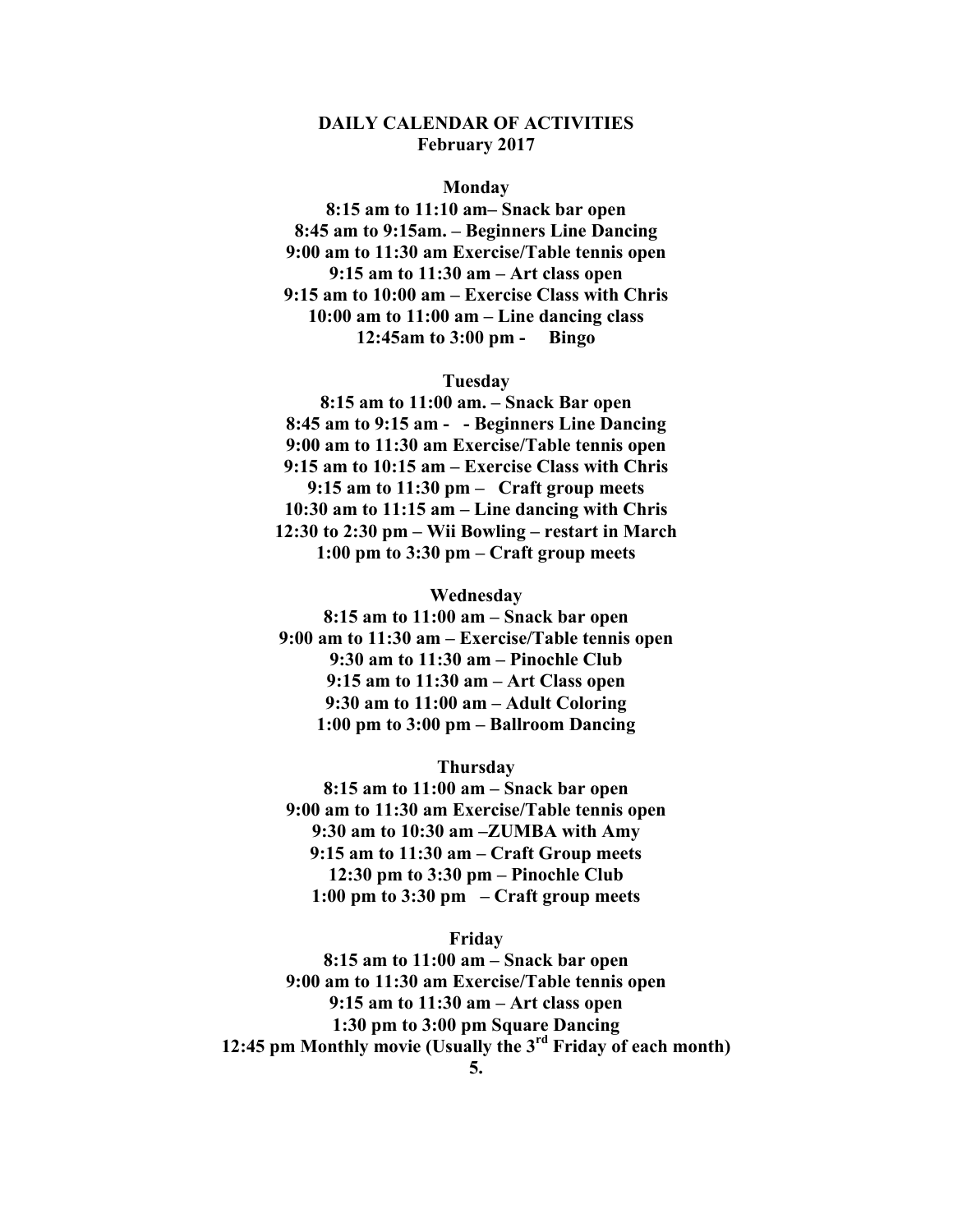#### **SERVICES BY APPOINTMENT DIAL-A-RIDE**

**At least a 2-day notice is required for rides to the Senior Center, medical appointments, shopping and other destinations at any time within the month. Call 826-3555 for an appointment. There is a suggested donation of \$1.50 each way.** 

**MEDICARE/MEDICAL INSURANCE INFORMATION** 

**Persons seeking help in filing Medicare claims or appeals, interpreting medical bills and assistance in making decisions concerning Medicare supplemental insurance can make an appointment with Senior Center Staff by calling the Center at 860 826-3553. Advice on Living Wills and how to deal with advance medical directives is also available.** 

**From the Nursing Desk** 

**Generally, the Public Health Nursing Office is staffed on a daily basis from 8:30 am to noon. However there may be times when staffing schedules cannot be met so we ask people to call ahead to ensure nursing staff are available. Services offered include; blood pressure monitoring, blood glucose check, basic physical assessment, weight checks, nutritional counseling and medication instructing and management. The Nursing Office also conducts seasonal clinics as well as various educational presentations through the year so, keep checking for upcoming events.** 

|                | <b>GOLDEN NOTES SUBSCRIPTIONS</b>                 |                   |             |
|----------------|---------------------------------------------------|-------------------|-------------|
| <b>NAME</b>    |                                                   |                   | <b>DATE</b> |
|                | <b>STREET</b>                                     |                   |             |
| <b>ADDRESS</b> |                                                   |                   |             |
| <b>CITY</b>    |                                                   | <b>STATE</b>      | <b>ZIP</b>  |
|                | <b>CODE</b>                                       |                   |             |
|                | <b>HOME PHONE #</b>                               | <b>CELL PHONE</b> |             |
|                | #                                                 |                   |             |
|                | Make checks payable to: NEW BRITAIN SENIOR CENTER |                   |             |
|                | <b>Return to:</b>                                 |                   |             |
|                | <b>GOLDEN NOTES</b>                               |                   |             |
|                | <b>New Britain Senior Center</b>                  |                   |             |
|                | <b>55 Pearl Street</b>                            |                   |             |
|                | New Britain, CT 06051                             |                   |             |
|                | Annual Fee: \$6.00 non refundable                 |                   |             |
|                | Cash<br><b>Check</b>                              |                   |             |
|                | <b>New Subscription</b><br>Renewal                |                   |             |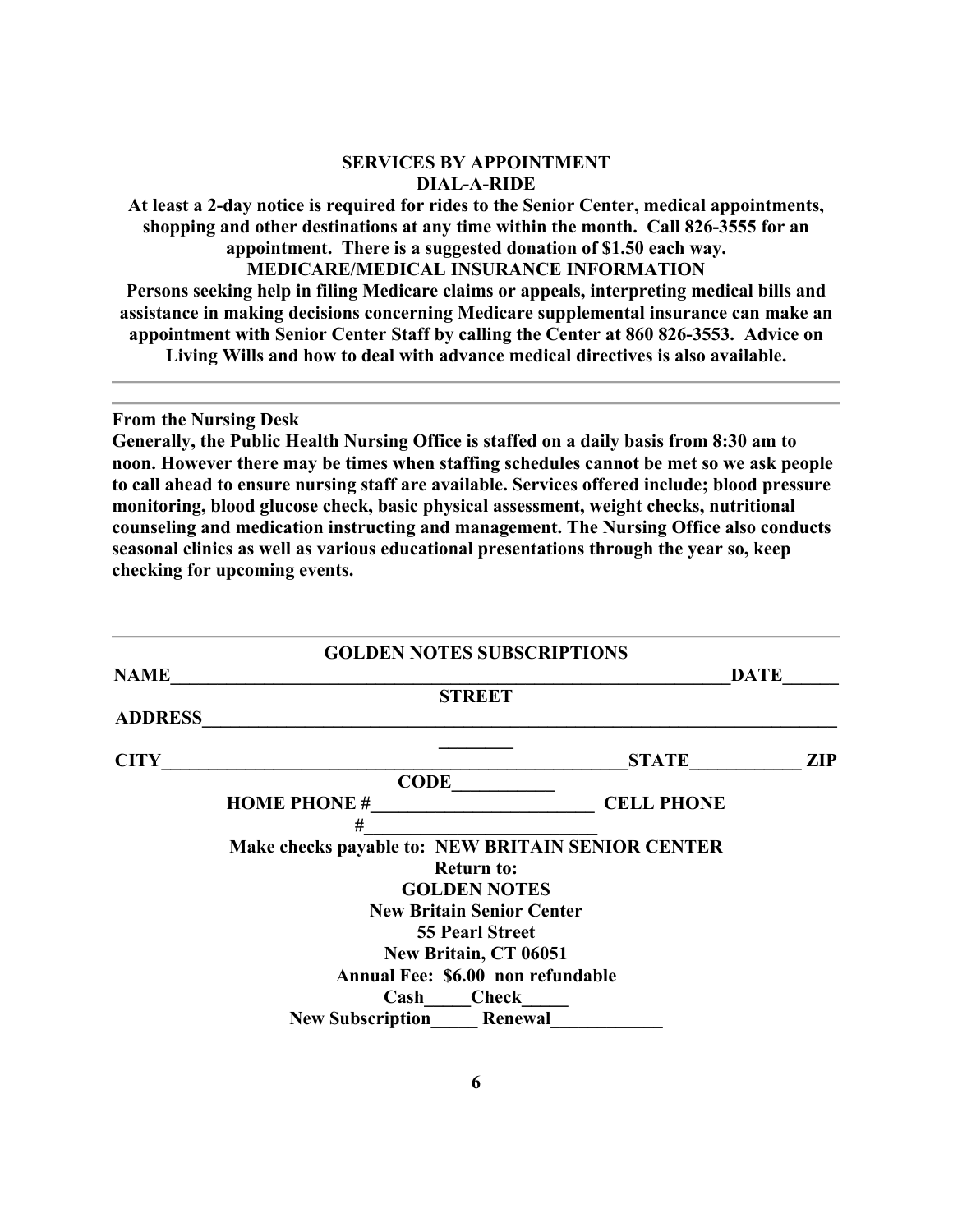## **February Calendar**

| <u><b>January</b></u>   | February 2017<br>March $\blacktriangleright$                               |                                                    |                         |                                 |                                                            |                 |  |
|-------------------------|----------------------------------------------------------------------------|----------------------------------------------------|-------------------------|---------------------------------|------------------------------------------------------------|-----------------|--|
| <b>Sun</b>              | Mon                                                                        | Tue                                                | Wed                     | Thu                             | Fri                                                        | <b>Sat</b>      |  |
|                         |                                                                            |                                                    | 1                       | $\overline{\mathbf{2}}$         | $\overline{3}$                                             | 4               |  |
| $\overline{\mathbf{5}}$ | 6<br>Commission<br>on Aging<br>1:00 PM                                     | 7                                                  | $\overline{\mathbf{8}}$ | 9<br>Movie<br>Grease<br>9:30 AM | $\overline{10}$                                            | $\overline{11}$ |  |
| $\overline{12}$         | $\overline{13}$<br>Lincoln's<br><b>Birthday</b><br>Center<br><b>Closed</b> | $\overline{14}$<br><b>Valentines</b><br><b>Day</b> | $\overline{15}$         | $\overline{16}$                 | $\overline{17}$                                            | 18              |  |
| $ 19\rangle$            | 20<br>Presidents<br>Day<br>Center<br><b>Closed</b>                         | $\overline{21}$                                    | 22                      | $\overline{23}$                 | $\overline{24}$<br><b>Movie</b><br><b>Chef</b><br>12:45 PM | 25              |  |
| 26                      | $\overline{27}$                                                            | 28                                                 | Notes:                  |                                 |                                                            |                 |  |